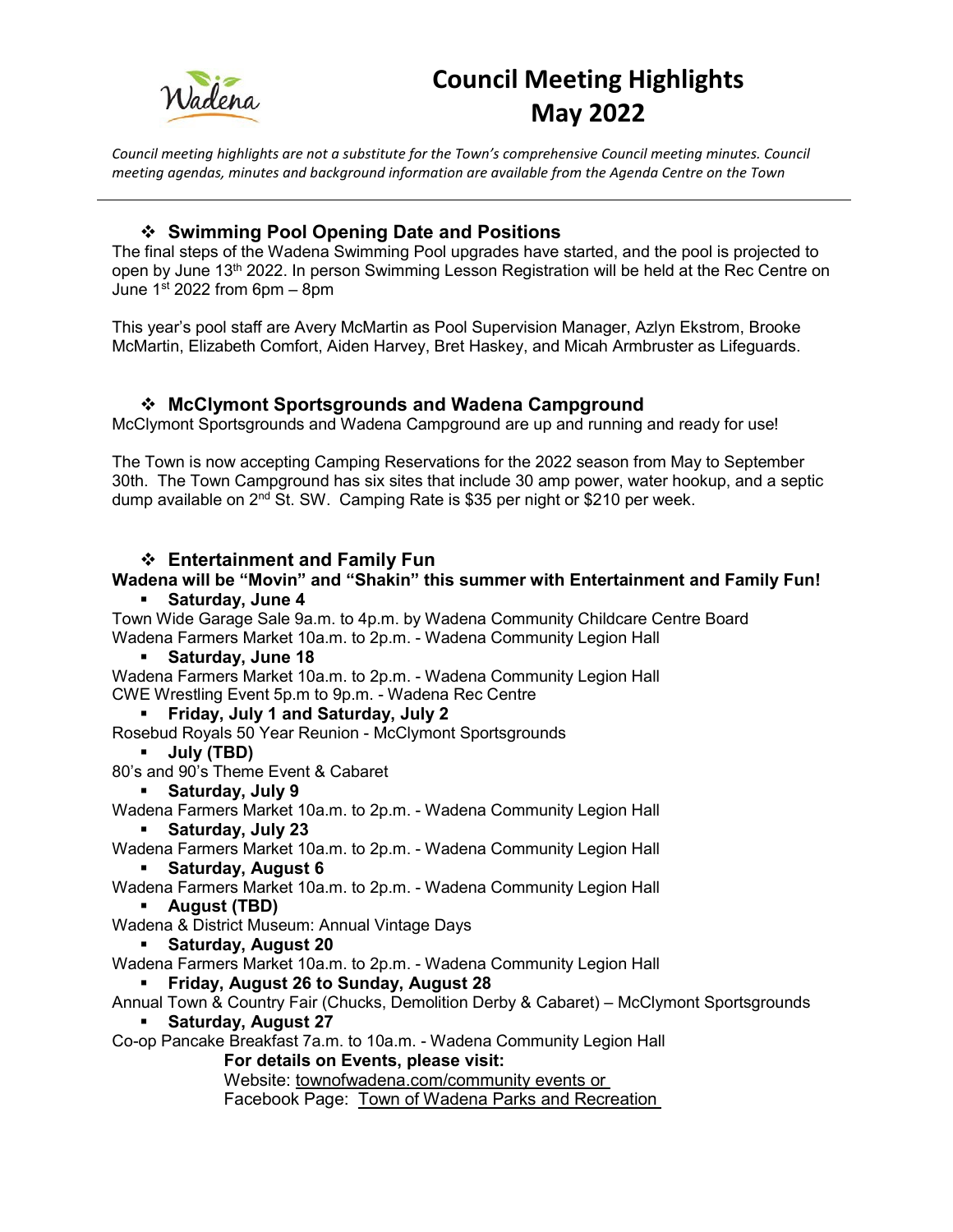

#### **Wadena Van Corporation**

The Wadena Van Corporation has revised Van rates as follows:

- Effective June 1, 2022 the rate per km will be \$1.50/km up to 100 km; \$2.25/km over 100 km. Additional charge of \$25.00 per hour for driver.
- **Effective July 1, 2022 the rider cost will increase to \$8.00.**

#### **Days of Operation "In Town" Trips:** Monday, Wednesday, Friday

**Days of Operation "Out of Town" Trips within a 50 km radius of Wadena:**

Tuesday, Thursday, and Weekends (depending on van and driver availability).

If someone has a unique situation where the van is required, please contact 306-338-8270 and the driver will confirm if able to accommodate.

| ❖ Central Regional Landfill Hours of Operation<br>Days Open Monday, Thursday, Saturday |              |
|----------------------------------------------------------------------------------------|--------------|
|                                                                                        |              |
| May 1 to the end of October                                                            | 9 AM to 5 PM |
| November to May 1                                                                      | 9 AM to 4 PM |

For further information please contact Cheryl at 306-338-7718

#### **Excess & Oversized Household Waste**

Greenland waste and recycle bins are provided to each residence. For excess or oversized household waste, residents can dispose of at the Central Regional Landfill.

#### **Building Official Services**

Christopher Letendre of B&B Enforcement Services is the Town's new building official. Chris can be reached at 306-768-8449 or by email: bbenforcementservices@gmail.com

#### **Pet License(s) - Animal Control**

Each year a Pet Owner is required to renew pet license(s). All cats and dogs over 4 months old are required to have a license from the Town (Bylaw 14-18). If you haven't already, please renew or register by bringing your up-to-date documents regarding vaccinations, proof of microchipping, and spay/neuter to the Town office and completing the registration form.

**Please Leash Your Pet!** Having your pets leashed provides for the safety of your pet, yourself, and other individuals enjoying the outdoors.

To report animal nuisances, the Town's Animal Control Officer Andy Labdon can be reached 24/7 at 306-338-9006. When reporting an animal nuisance, please contact the Animal Control Officer by phone call and provide your name, phone number, and details.

#### **Parks and Recreation Employees**

Congratulations to Karlee Leach as Manager of Parks and Recreation/Community Recreation Coordinator. Sadly, Karlee has had to leave sooner than expected for her maternity leave. We are already really missing our Karlee and look forward to her return in 2023! While Karlee is away, Ryan Baker will be filling her position. The Town is fortunate to have Ryan join our team with his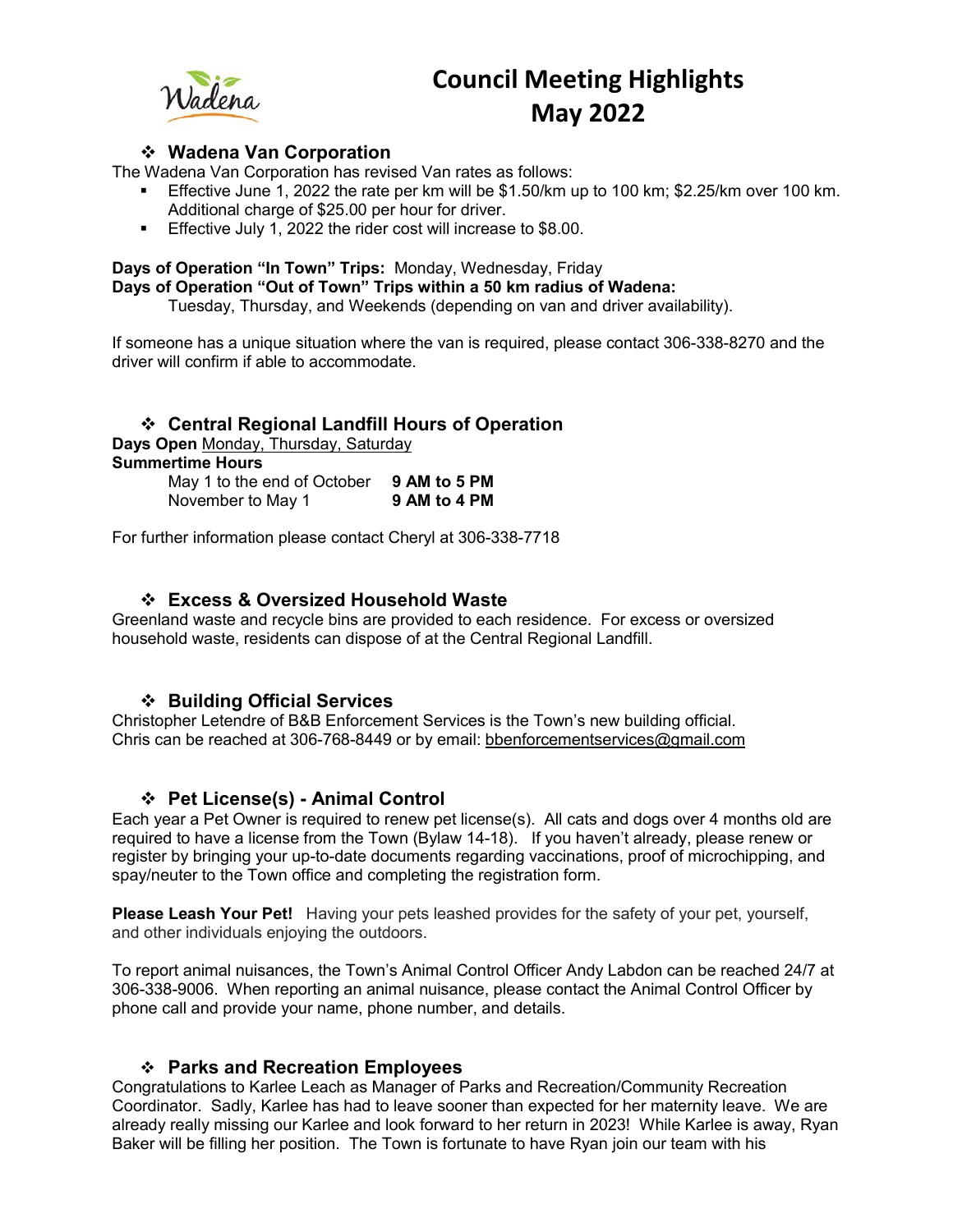

knowledge and background in project management and construction. For cross training purposes, Ryan has been with the Town the past couple months. Karlee and Ryan were a marvelous duo!

#### **Recreation Facilities**

The Parks and Recreation men have been working nonstop in performing all sorts of upgrades and maintenance to the Wadena Community Legion Hall and Wadena Recreation Centre. I had the pleasure of being taken on a tour of the facilities and the men have done exceptional work. Thank you Clint, Steve, and Ryan!!

The Legion Hall upgrades, and maintenance include new LED lighting throughout the main hall, all lights in other areas have been fixed and replaced, the hard wood dance floor being refinished, kitchen countertop upgrade, and bathroom countertop upgrade with the installation of new faucets.

The Rec Centre upgrades, and maintenance include new flooring in the mezzanine washrooms & sound booth, lobby floors stripped waxed and polished to a beautiful shimmer, installation of new sound system speakers, and upgrades to sound booth walls & sound system cabinet. The men also plan to refinish the mezzanine floor, refurbish booths to install in lobby, and build a corner nook in lobby.

A "BIG" Thank you to the Wadena Wheelers Rec Hockey Team and Steve Jesmer for their donation of the sound system!

#### **Fitness Centre Key Card**

There has been a recent change with the Fitness Centre key card deposit. The \$20.00 deposit has changed to a \$20.00 key card purchase. There will no longer be refunds for returned key cards. Existing card holders will continue to renew as usual with no additional key card fee. The \$20.00 key card purchase will apply to new memberships or replacement cards.

#### **Cemetery and Library Caretaker Tenders**

The Town received five tenders for the cemetery and one for the library. The Cemetery contract was awarded to Tracy Glessing and the Library contract was awarded to Fara Hals-Pinfold.

The Town is thrilled to have them both back again … and for a two-year term!

#### **Neilson Trucking and Praireland Trucking**

Although winter has past (we hope), the Town would like to recognize and give a "BIG" Thank you to Neilson Trucking and Prairieland Trucking for their ongoing support and availability throughout the winter, and their complimentary snow removals along the creek bed through park area and after the last major snow fall along Highway #35.

#### **Storm Water Drainage**

The abundance of rain has imposed challenges for some residents.

When draining storm water, please consider your neighbors and have your eavestroughs drain to the street. Thank you for your Cooperation!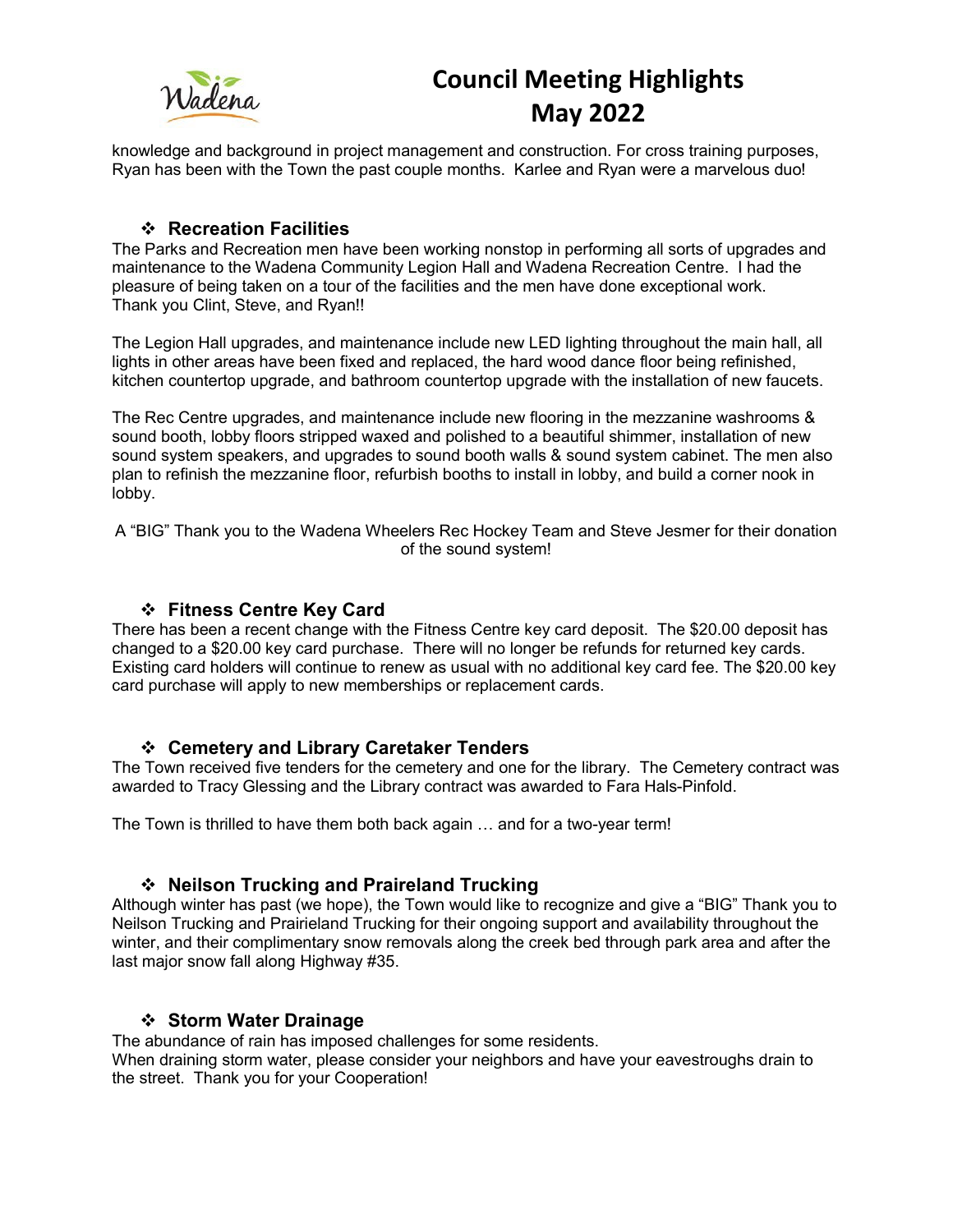# Wadena

# **Council Meeting Highlights May 2022**

#### **Public Works Men**

The Public Works Men have been busting their rumps between snow removal, street sweeping, grading, crosswalk painting, water & sewer maintenance/testing, arrangements for projects/lagoon dredging, shutting off drip lines, and equipment repair. Great Work Gentlemen! Thank you Joel, Marshall, Dean, and Lorne!!

#### **❖ Hydrant Flushing**

Hydrant Flushing is expected to commence the beginning of June and continue until the end of the month. During this time residents may observe some sedimentation and discoloration to their water. The Town apologizes for any inconvenience.

#### **Dust Control**

Fort Distributors Ltd. will be performing the Town's dust control again this year. The gravel roads need to be graded and then the dust control will be applied. Our hope is to have the dust control performed as early as mid-June, but depending on the weather, it may possibly be as late as mid-July.

#### **ATV, Dirt Bike, and Snowmobile Users**

Just a reminder to please refrain from driving your ATV and Dirt Bikes through the McClymont Sportsgrounds and Wildcat Battalion Park. Thank you!

### **2022 Remaining Regular Meeting Dates**

- June 6<sup>th</sup> and 20<sup>th</sup>
- July 18<sup>th</sup>
- August  $15<sup>th</sup>$
- September  $6<sup>th</sup>$  and  $19<sup>th</sup>$
- October  $3<sup>rd</sup>$  and  $17<sup>th</sup>$
- November  $7<sup>th</sup>$  and  $21<sup>st</sup>$
- December  $5<sup>th</sup>$  and 19<sup>th</sup>

## **Town Office**

Let's not forget the Town Office Girls. My "Good Girls" are the best of the best! The Girls keep the paperwork a flowing, day to day and month to month operations running seamlessly, and best of all they take really good care of me! Thank you Anna, Michele, and Brenda!!

From January to April the workload kept us girls on our toes. Shortly, residents will be receiving their tax notices. To finish out the year tax enforcement, water and sewer rates, and road closures will be the main priorities, along with the day to day and month to month duties. The past couple years tax enforcement as gone by the wayside and needs some immediate care and attention. For the proposed water and sewer rate increase a bylaw for Council's approval and an application to Sask Municipal Board – Local Government Committee need to be prepared. As to road closures, there are a couple old road closures that are lurking in the background and need to be finalized.

> On behalf of Council and Staff, we wish everyone a wonderful summer with your families and friends!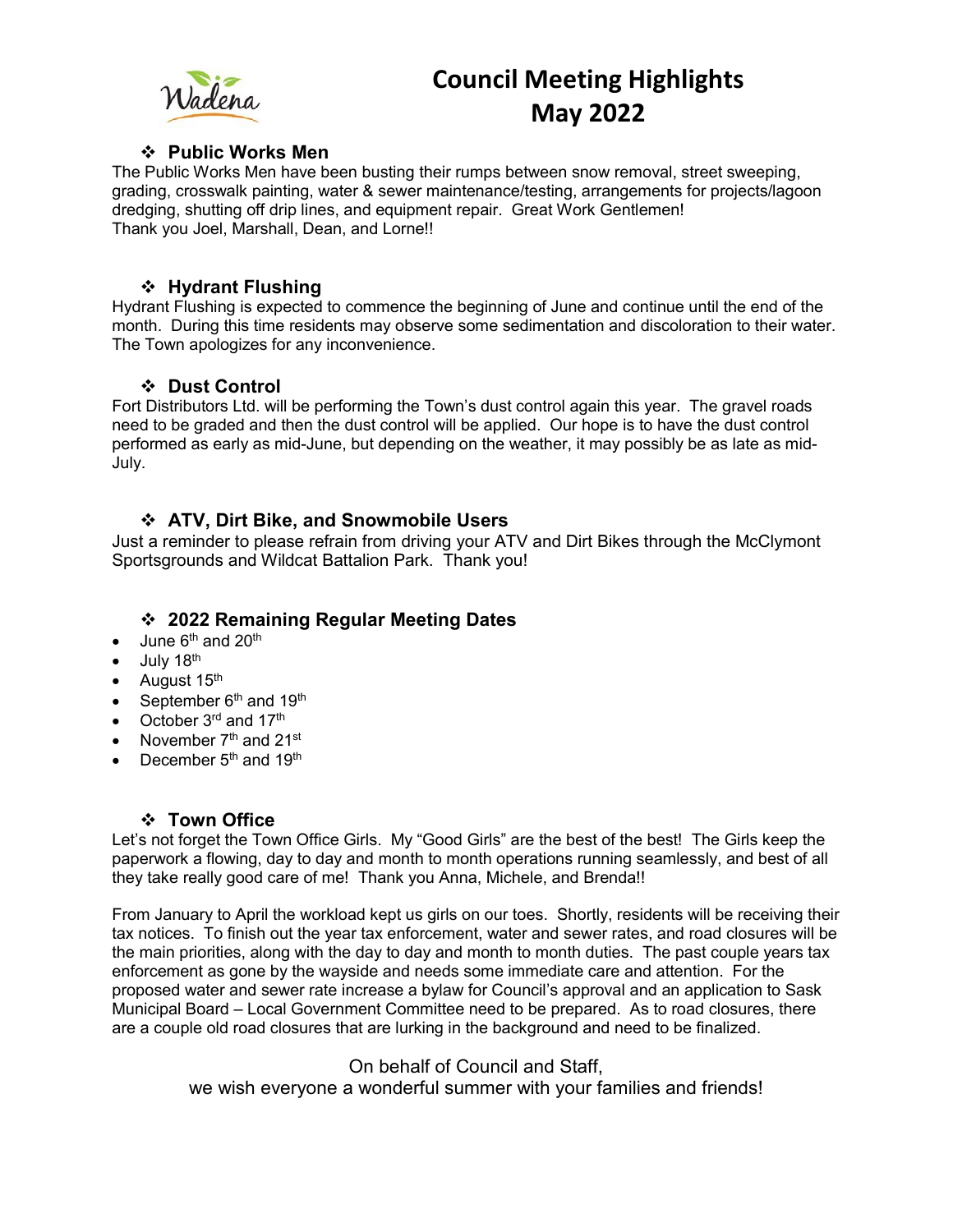

#### **Town Office Hours**

The Town of Wadena Office hours – Monday to Friday 9:00 a.m. – 4:00 p.m.

#### **Town Facilities - Covid 19**

The Town continues to follow the Government of Saskatchewan – Covid 19 Guidelines and Restrictions for the Town Facilities.

#### **REMINDER: Please Leash Your Pet!**

A friendly reminder to all pet owners in Wadena that Town bylaw requires pets to be leashed. Complaints continue to be been logged regarding dog owners exercising their dogs off leash on Main Street and other areas of town. Even if you think your dog is obedient enough to walk off leash, keeping your dog on a leash keeps your dog safe and keeps other dogs and animals safe.

#### **Recreation Facebook Page**

The Town now has a Facebook page specifically to share recreation related information. Find Town of Wadena Parks & Recreation on Facebook and like our page!

#### **Fitness Classes**

The Fitness Centre has space available to rent for fitness classes! Available classes and instructor contact information is available on the Fitness Centre calendar on Town's website: townofwadena.com/Facilities/Facility/Details/Fitness-Centre-5 and on the Town of Wadena Parks & Recreation Facebook page. For more information or to book space, contact the Community Recreation Coordinator at 306-338-2145.

#### **NotifyMe**

Subscribe to email and/or text notifications from Town of Wadena! Customize your notifications and choose from Alerts, Bid Postings, Job Postings, News Flash, Community Events and Council Agendas. Sign up at townofwadena.com/list.aspx

#### **Recycling**

Greenland Waste no longer accepts the following materials in blue bins:

- Food containers labelled as #1
- Film plastic (plastic bags, stretch/plastic wrap, softener salt bags, etc.)

#### **NO Dirt Bikes or ATV's at Sportsgrounds**

There have been several reports of dirt bikes utilizing the sportsgrounds. At no time, are dirt bikes or ATV's permitted at the sportsgrounds. In addition to not being permitted by the Town, it is also illegal to operate an ATV, including dirt bikes, on public land without a valid driver's